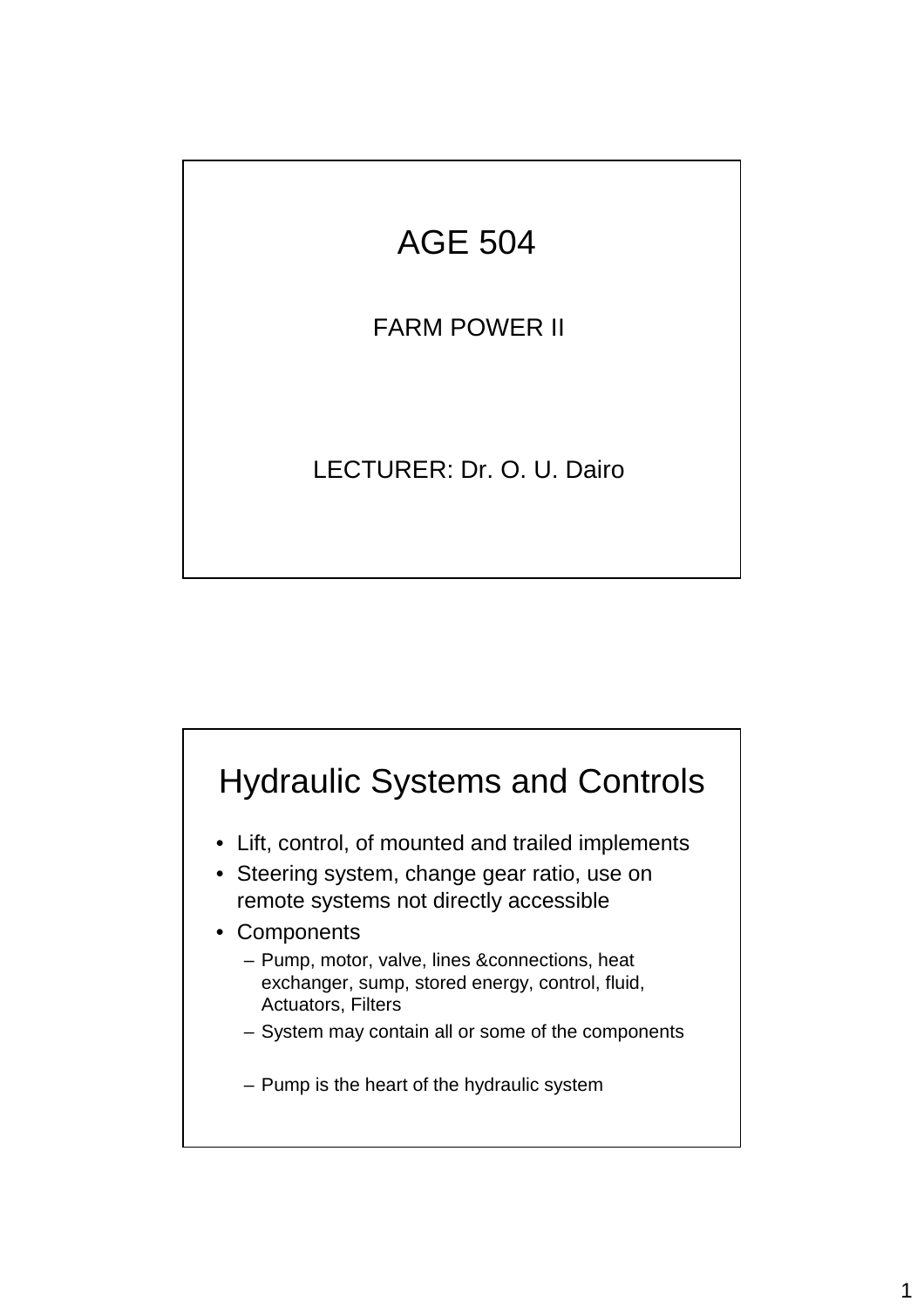

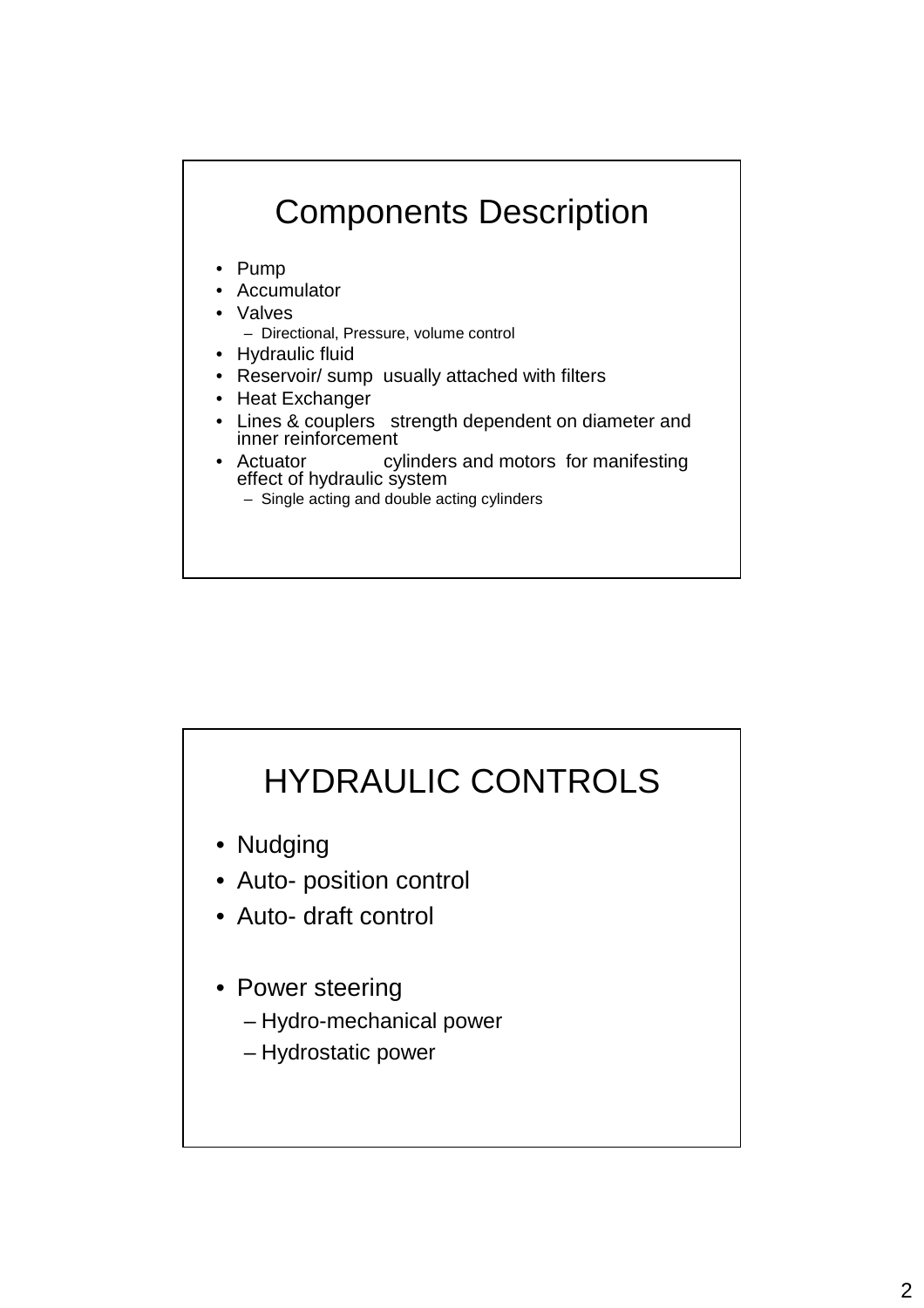

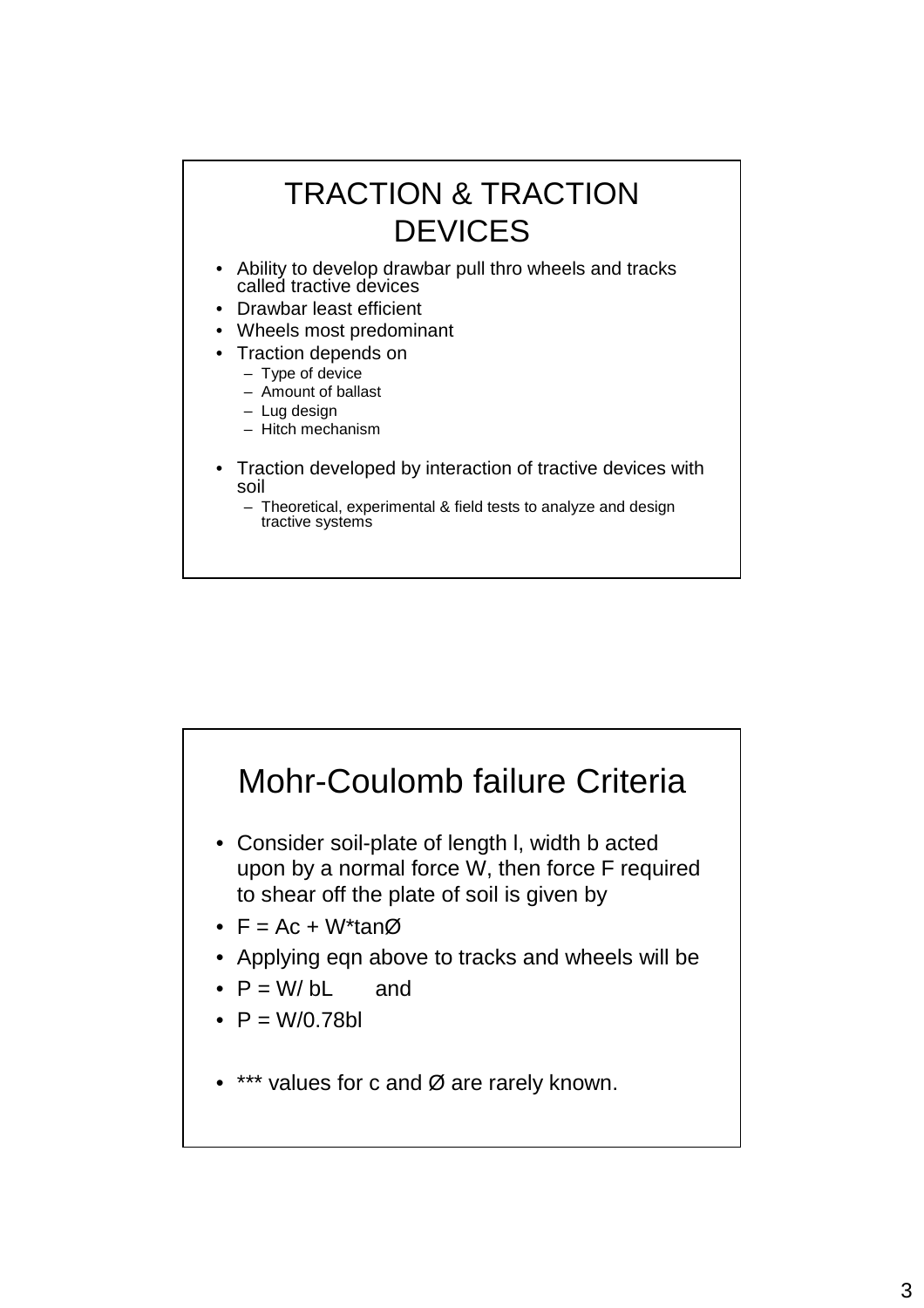## Traction Performance Equations and Terms

- Traction efficiency
- $TE = Output$  power/ Input power
	- Factors affecting
	- Steering, rolling resistance, slip, friction, deflection of tractive devices
- Net Tractive Efficiency – Net Pull/ Dynamic Normal Load

## Analysis of Pull-torque slip relation for tractive devices on soil

- Conditions of Operations
	- Towed, driving wheel and self-propelled slip
	- Slip ….. A motion loss at the tractive device wheel or track) as a result of reactions developed from soil stress

$$
S = 1 - V_a / V_t
$$

- Rolling Radius…… distance traveled per revolution of the tractive device divided by  $2\pi$  when operated on a hard surface with zero drawbar load
- The three condition Towed, Driving Wheel and selfpropelled is as shown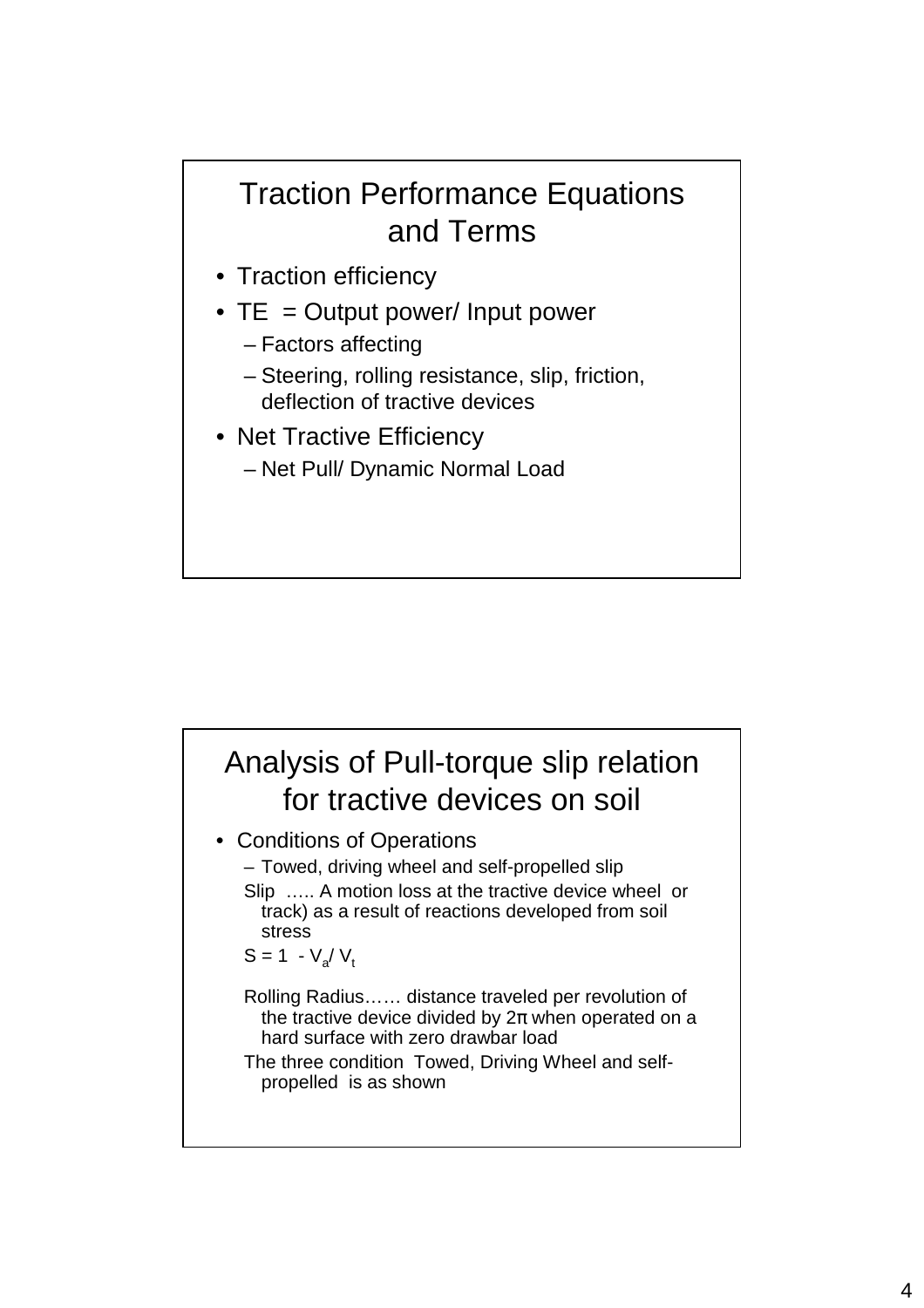

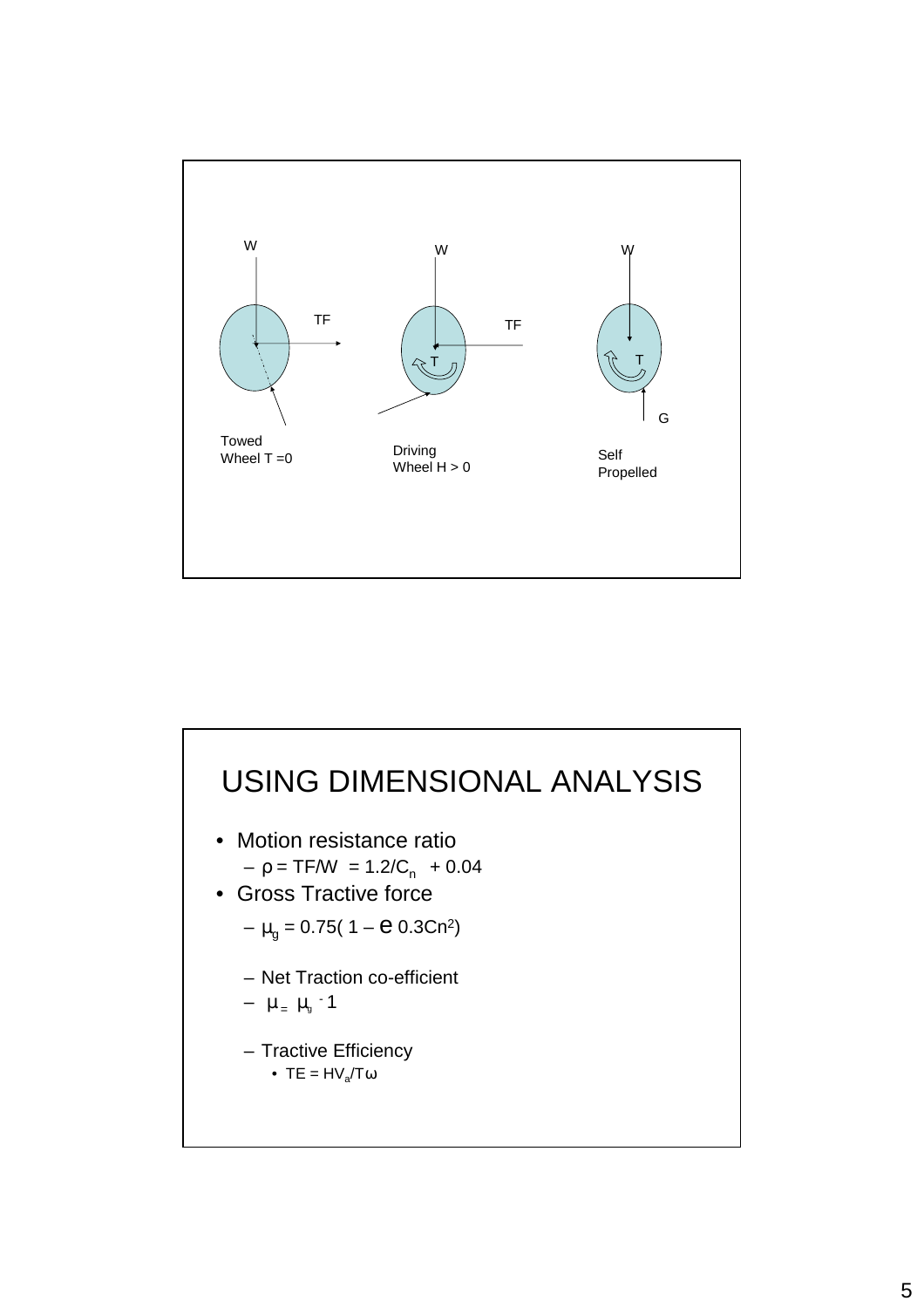

- Weighting or Ballasting (addition of solution in wheels)
	- Prevent tipping over
	- Good steering control
- Traction Assist system
	- Built into mounted implement, hitch system of tractors

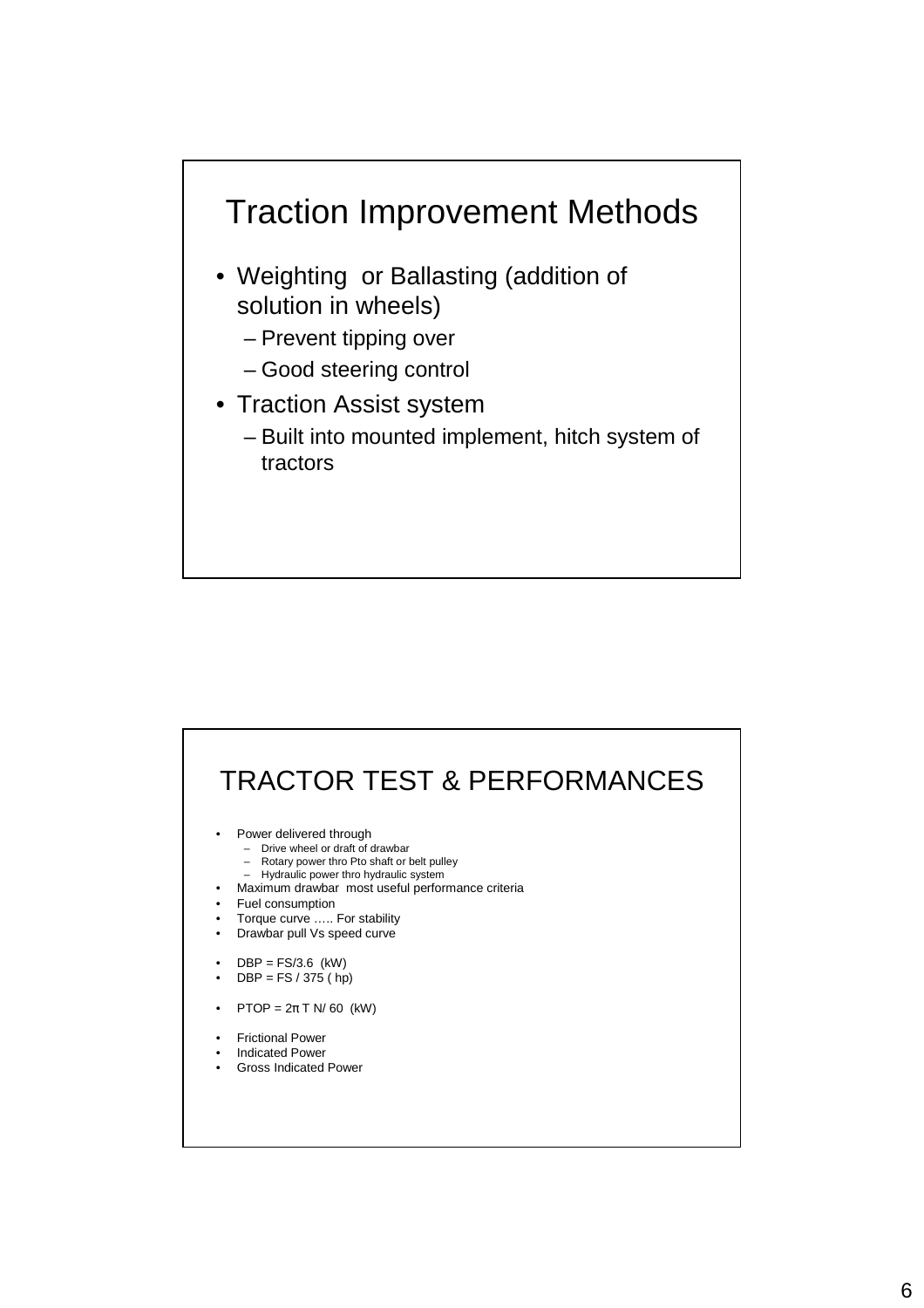

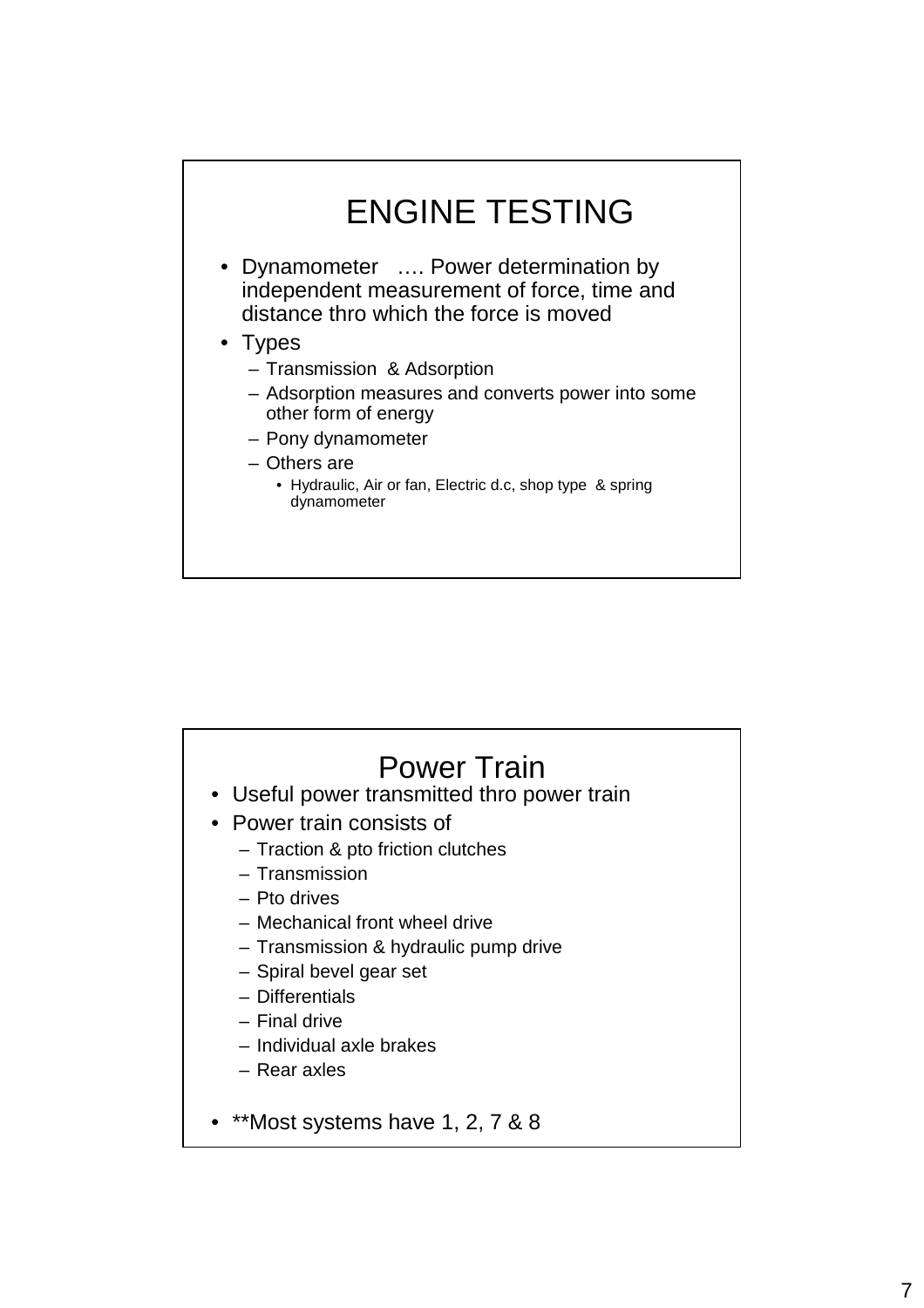

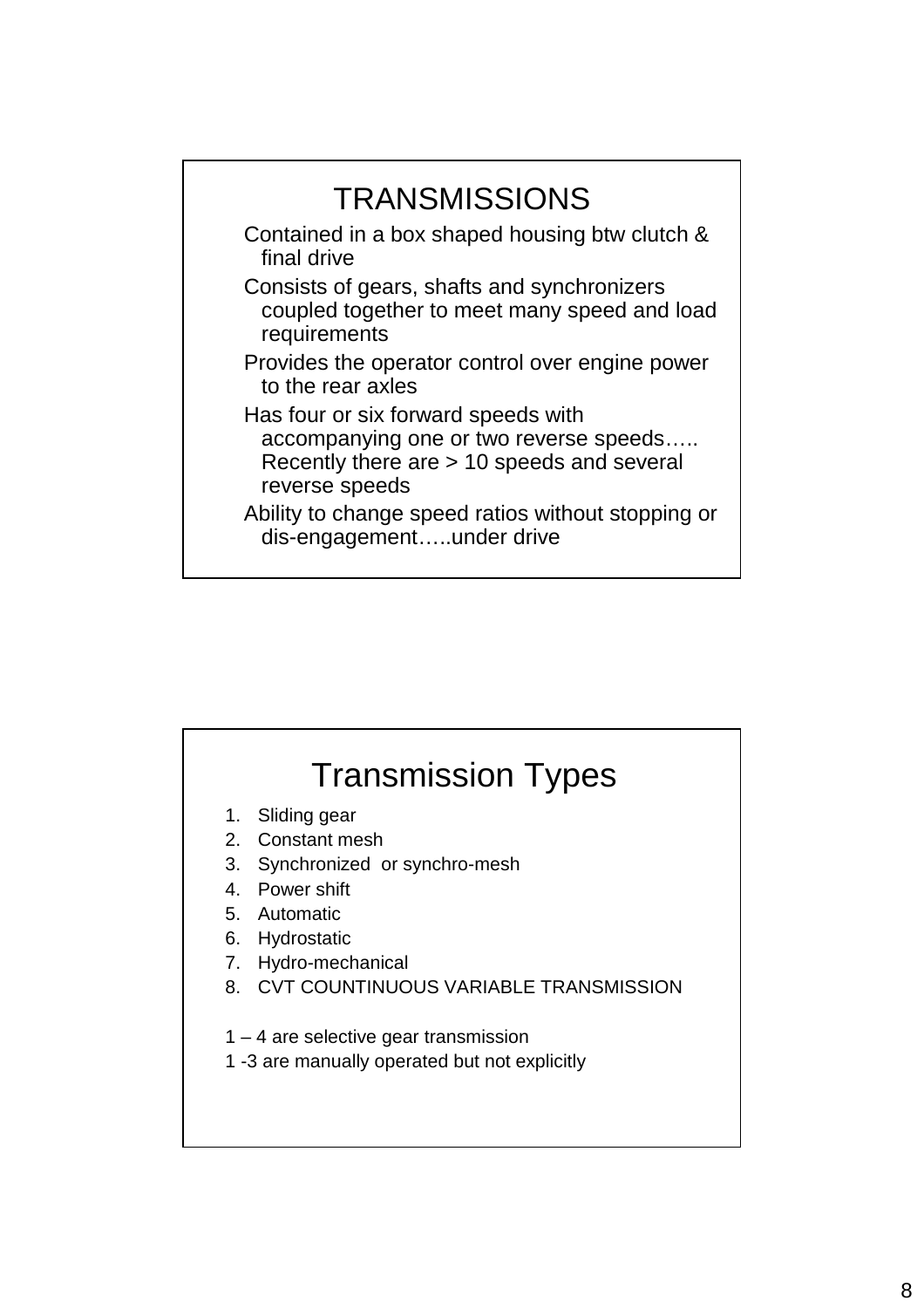